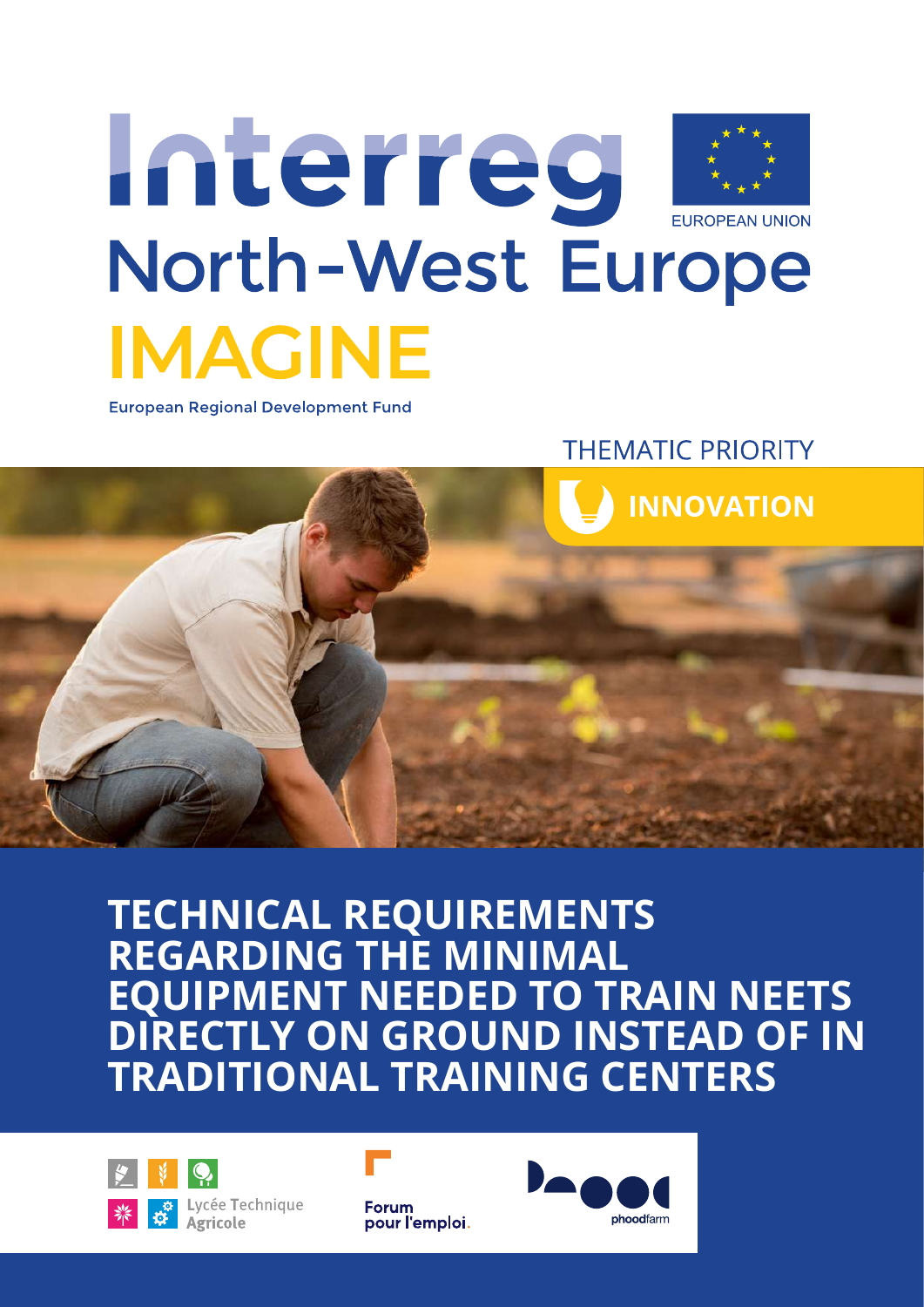# **CONTENTS**

|    | А. |  |
|----|----|--|
|    | В. |  |
|    | C. |  |
|    | D. |  |
|    | E. |  |
| 2. |    |  |
|    |    |  |
|    | В. |  |
|    |    |  |
|    |    |  |
|    | В. |  |
|    |    |  |

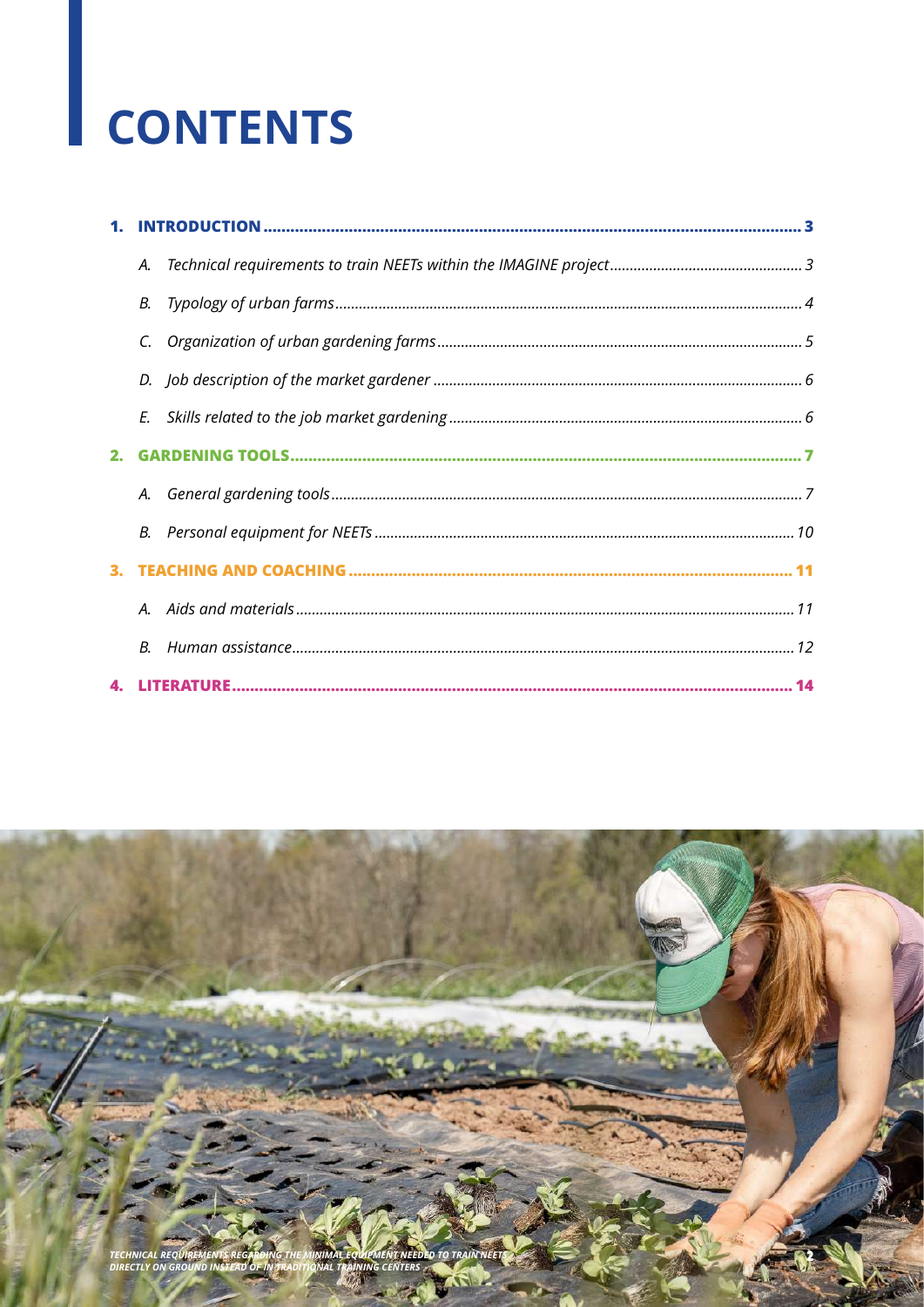# **INTRODUCTION**

**1**

## *A. Technical requirements and needed equipment to train NEETs within the IMAGINE project*

IMAGINE is a social innovation project part-funded by the EU InterregNorth West Europe.It will last for 45 months from January 2019. It comprises a transnational delivery team of ten partners and sub-partners from Belgium, France, Luxembourg, the Netherlands and the United Kingdom, under the leadership of the Bureau Economique de la Province de Namur (Belgium).

IMAGINE aims to tackle unemployment by creating sustainable job prospects in the horticultural sector for people aged 18-34 with low-skills who are not in education, employment or training (NEET). The Project is being delivered by partners in areas of North West Europe where many young people face barriers in obtaining employment. Our ambition is to develop, test and implement a series of innovativenew models to support our target group into sustainable jobs, sharing the learning from the project so that our work might be replicated across North West Europe over time.

To do this, this roadmap on the technical requirements regarding the minimal equipment needed to train NEETs directly on ground instead of in traditional training centers was established. It is a tool for local authorities, small to medium sized enterprises (SMEs) and other involved parties to start up practical and theoretical trainings of NEETs in market gardening. It includes the minimal equipment to cultivate the ground but as well teaching materials and basic set of clothes and tools each individual NEET needs.

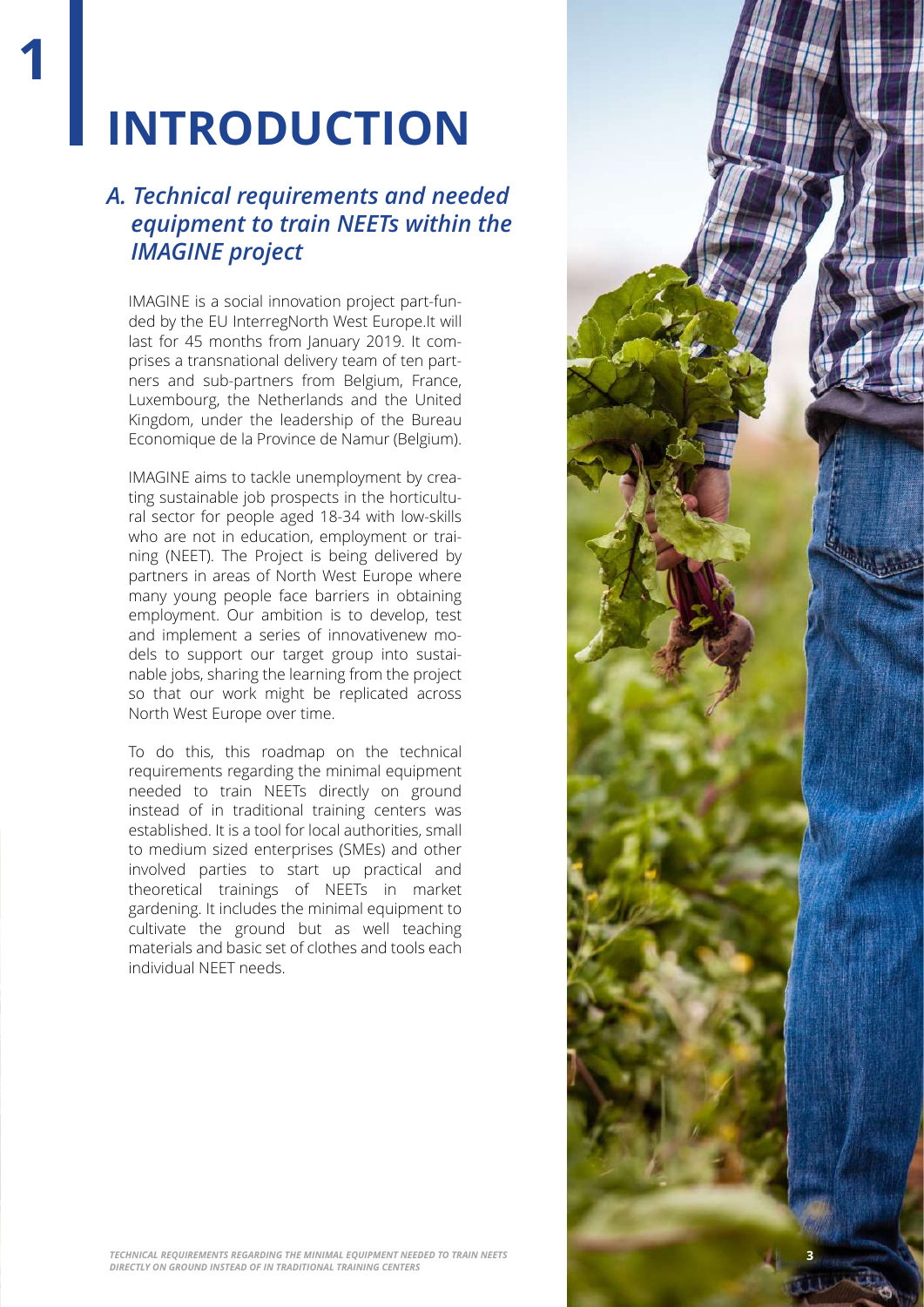## *B. Typology of urban farms*

As the equipment needed in market gardening largely depends on the cultivation system used, we focus in this guideline only on urban gardening in the peri-urban areas. Further, we distinguished many different types of urban gardens. In the literature, serval factors such as the production systems (open field, aquaponics, glass house, build-up structures,…) the organisation (individual production, collective production,

squatter gardens,…), the functions (e.g. leisure, education, therapeutic, social, cultural heritage, experimental,…), the consumers, the products and many more classify urban gardens. However, the most used classification of urban gardens is by its location (e.g. households, schools, community gardens, rooftop, vertical and indoor farms,…).

#### **Figure 1 : Example of a spatial typology of urban farm systems (Vries et al. 2015)**

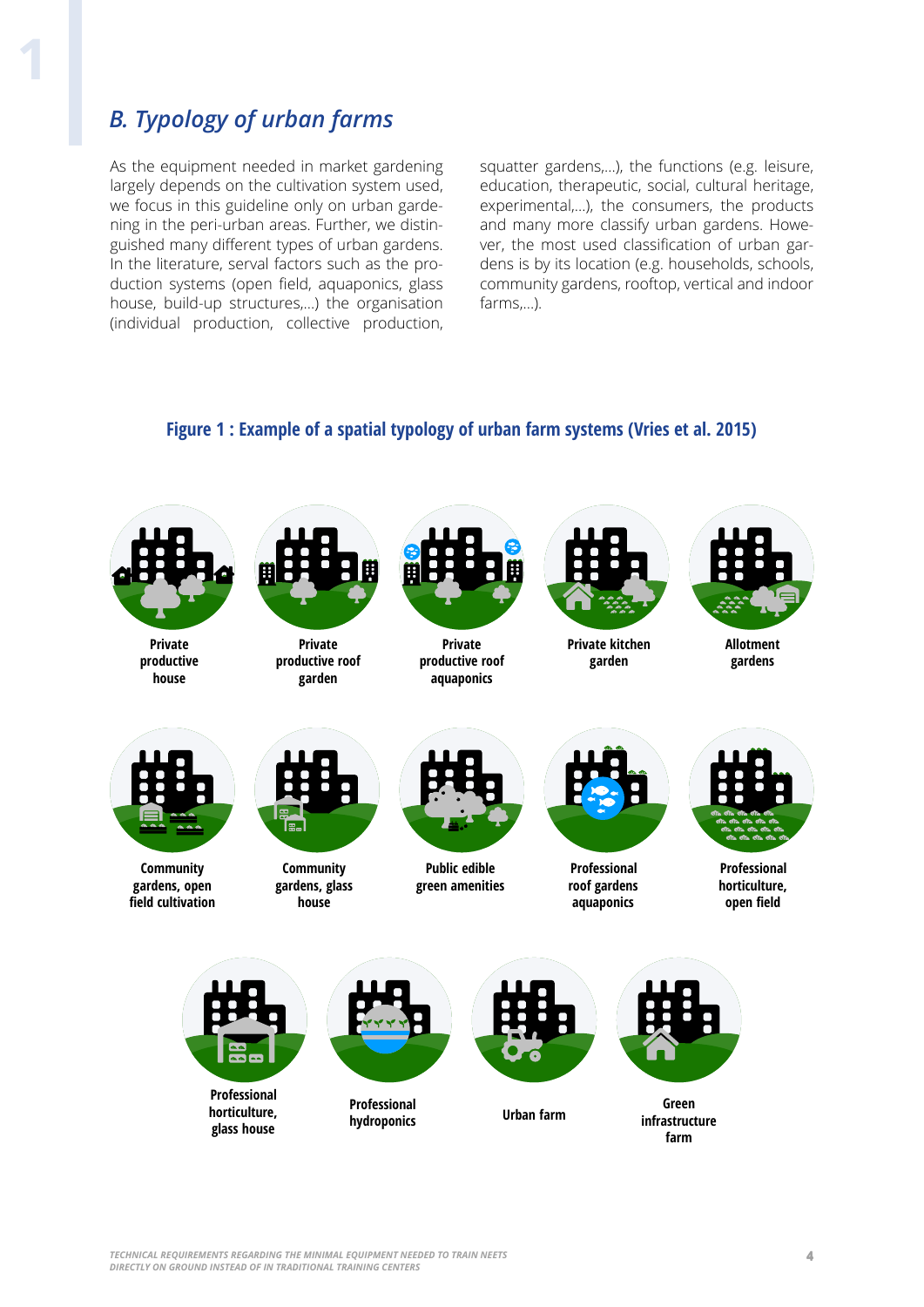## *C. Organization of urban gardening farms*

Depending on the size of the farm, different models are possible. Independent from the organization model however, the following tasks have to be assured :

#### **1. COACHING AND TRAINING**

- **�** Supervision and training of NEETs
- **�** Technical accompaniment of NEET's
- **�** Report any absence and misconduct to NEET's internal rules
- **�** Ensure the application of the instructions and the internal regulations of the Employment Forum

#### **2. PLANNING, ORGANIZATION AND EXECUTION**

- **�** Execution of the production schedule of plants, vegetables, potted herbs, fruits and flowers
- **�** Perform the work within a reasonable period of time
- **�** Organize daily work such as field preparation, sowing, planting and crop maintenance
- **�** Prepare harvests for sale
- **�** Keep the site in good condition (cleanliness, safety, health at work ...)
- **�** Maintain crops
- **�** Apply production and harvesting techniques adapted to crops and weather conditions
- **�** Respect the laws and standards in force for organic production and in accordance with the bio-label status
- **�** Check the crates

#### **3. REPRESENTATION TOWARDS THE GENERAL PUBLIC**

**�** Customer contact, complaint handling, order picking.

#### **4. SOCIO-EDUCATIONAL FRAMEWORK**

- **�** Respect job seekers in their personality
- **�** Accept the problem of jobseekers
- **�** Ensure good supervision of each jobseeker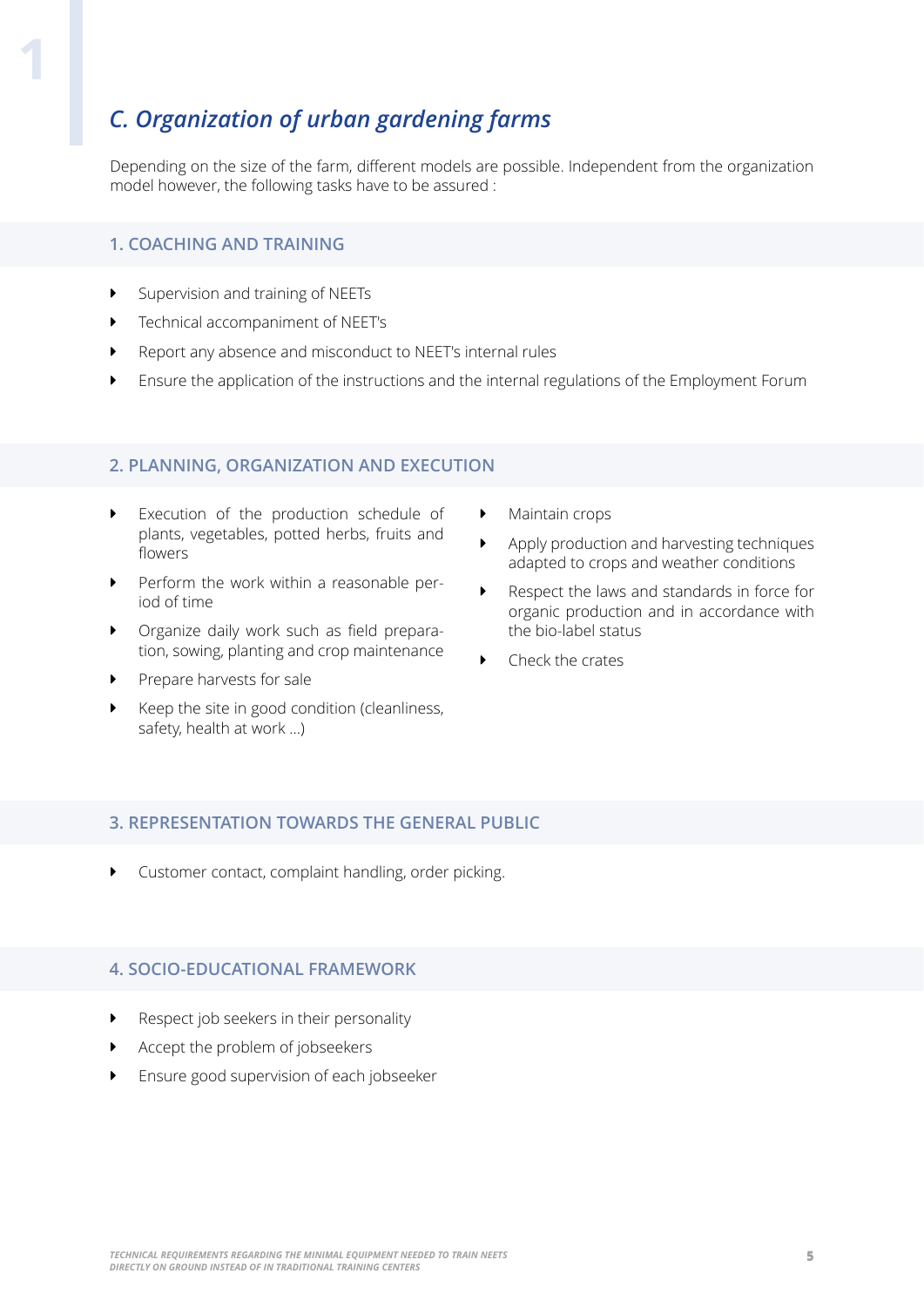## *D. Job description of the market gardener*

The fields of activity of the Market gardener are independent from the typology of the farm, however the main focus may vary, depending on the farm type

- **�** installation of planting material (plastic films, nets, retaining clips, ...)
- **�** crop maintenance work (cleaning the rows, repotting, weeding, ...)
- **�** harvesting vegetables (endives, mushrooms, ...) or plants (cereals, tobacco, flowers, ...) in accordance with the requirements of production (yield, delay,. ..), standards related to the environment and the rules of hygiene
- **�** selects, calibrates harvested products and prepares them for packing operations (stocking, stripping, drying, ...)
- **�** conditioning products according to their specificities, their mode of transport and the orders
- **�** preparing orders
- **�** maintenance of equipment or facilities and cleans the harvesting equipment

### *E. Skills related to the job market gardening*

- **�** Characteristics of plants
- **�** Gestures and postures handling
- **�** Handling of cleaning and maintenance products
- **�** Quality standards
- **�** Health and safety rules
- **�** Cultivation techniques
- **�** Packaging and packaging techniques
- **�** Use of agricultural machinery
- **�** Use of cutting tools (shears, chainsaws, ...)
- **�** Use of agricultural hand tools
- **�** Varieties of fruits and vegetables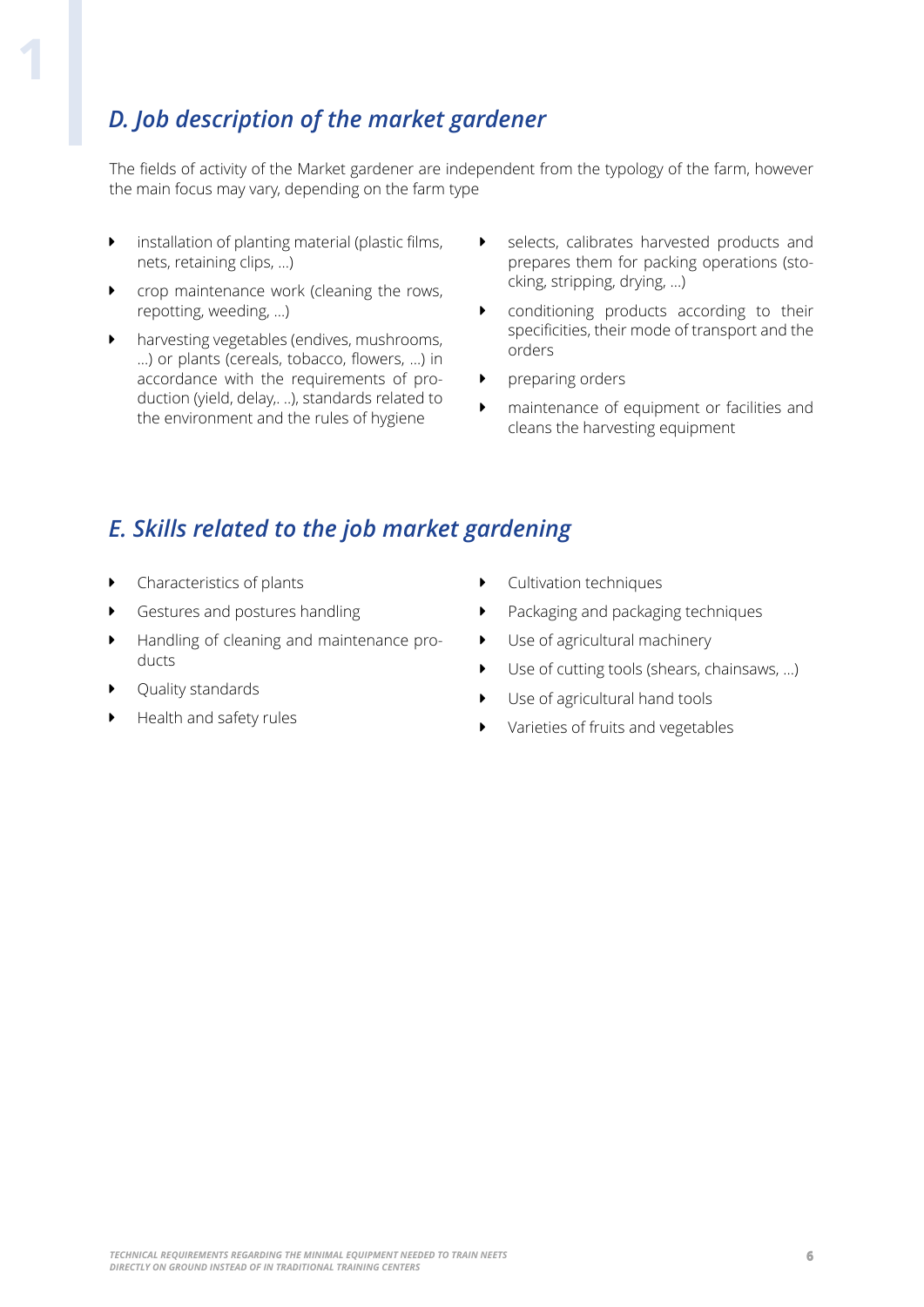# **GARDENING TOOLS**

The garden tools needed in urban gardening vary with the cultivation system (on-ground, on-water), the terrain (flat area, hilly area), the infrastructure (tunnel, glasshouse, water supply), the choice of crops and the size of land. As the list of all the equipment needed for all type of urban gardening is exhaustive, we propose a selection of equipment that are more or less applicable in most on-ground cultivation systems smaller than 5 ha (further reading Hendrickson 2005).

### *A. General gardening tools*

#### **PULLING DEVICE**

**2**





**Tiller (<0.5h) Tractor (30 – 60 PS) (0.5-5 ha)**

#### **SURFACE TREATMENT**

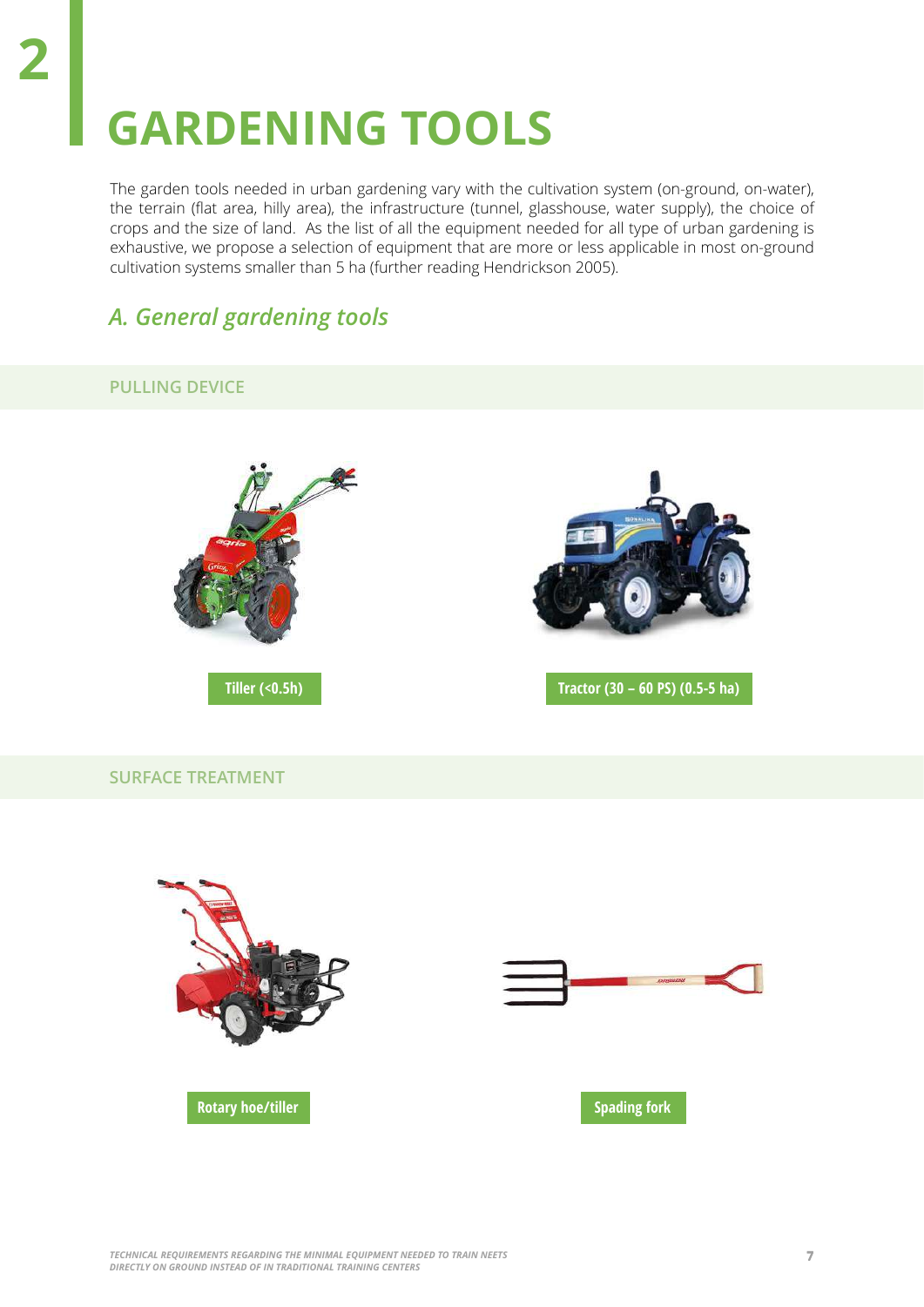#### **SOIL LOOSENING**



*TECHNICAL REQUIREMENTS REGARDING THE MINIMAL EQUIPMENT NEEDED TO TRAIN NEETS* **8** *DIRECTLY ON GROUND INSTEAD OF IN TRADITIONAL TRAINING CENTERS*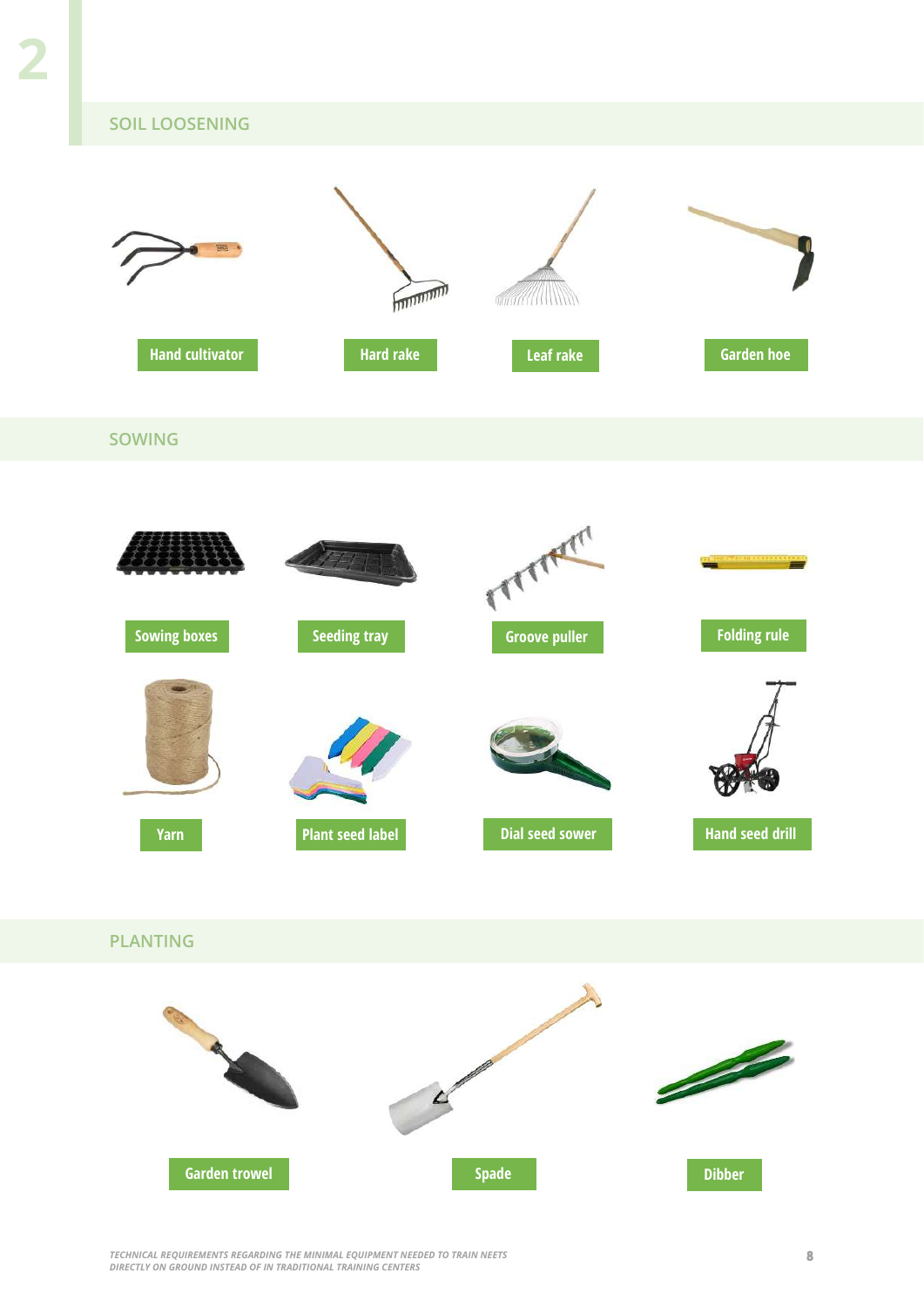#### **WEEDING**



*TECHNICAL REQUIREMENTS REGARDING THE MINIMAL EQUIPMENT NEEDED TO TRAIN NEETS* **9** *DIRECTLY ON GROUND INSTEAD OF IN TRADITIONAL TRAINING CENTERS*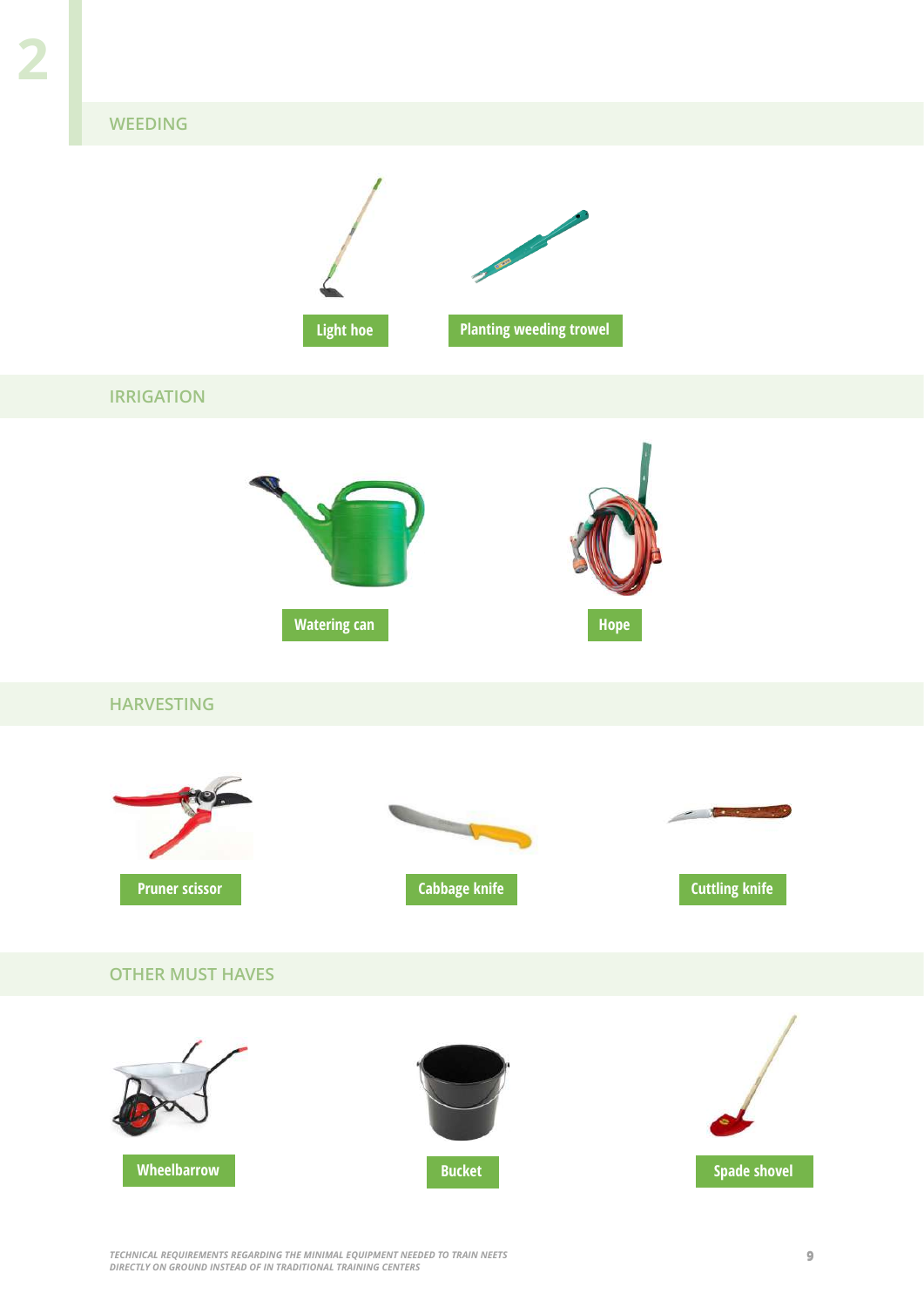## *B. Personal equipment for NEETs*

#### **TOOLS :**

Tools that are very often used in market gardening are a hand trowel, a knife, yarn and a folding rule. For safety reasons, we, however, suggest that NEETs are not equipped with a knife at first.

#### **CLOTHES :**

Each market gardener needs specific clothes. These clothes are mainly important due to safety reasons. Thus each NEET has to have a hat (protection from sun), gloves (protection from scratches), goggles (to protect the eyes), tear resistant long shorts (protect against cutting, when working with brush cutters and grass trimmers) and steel toecapped boots (protection against heavy stuff, especially needed when working with heavy machinery).

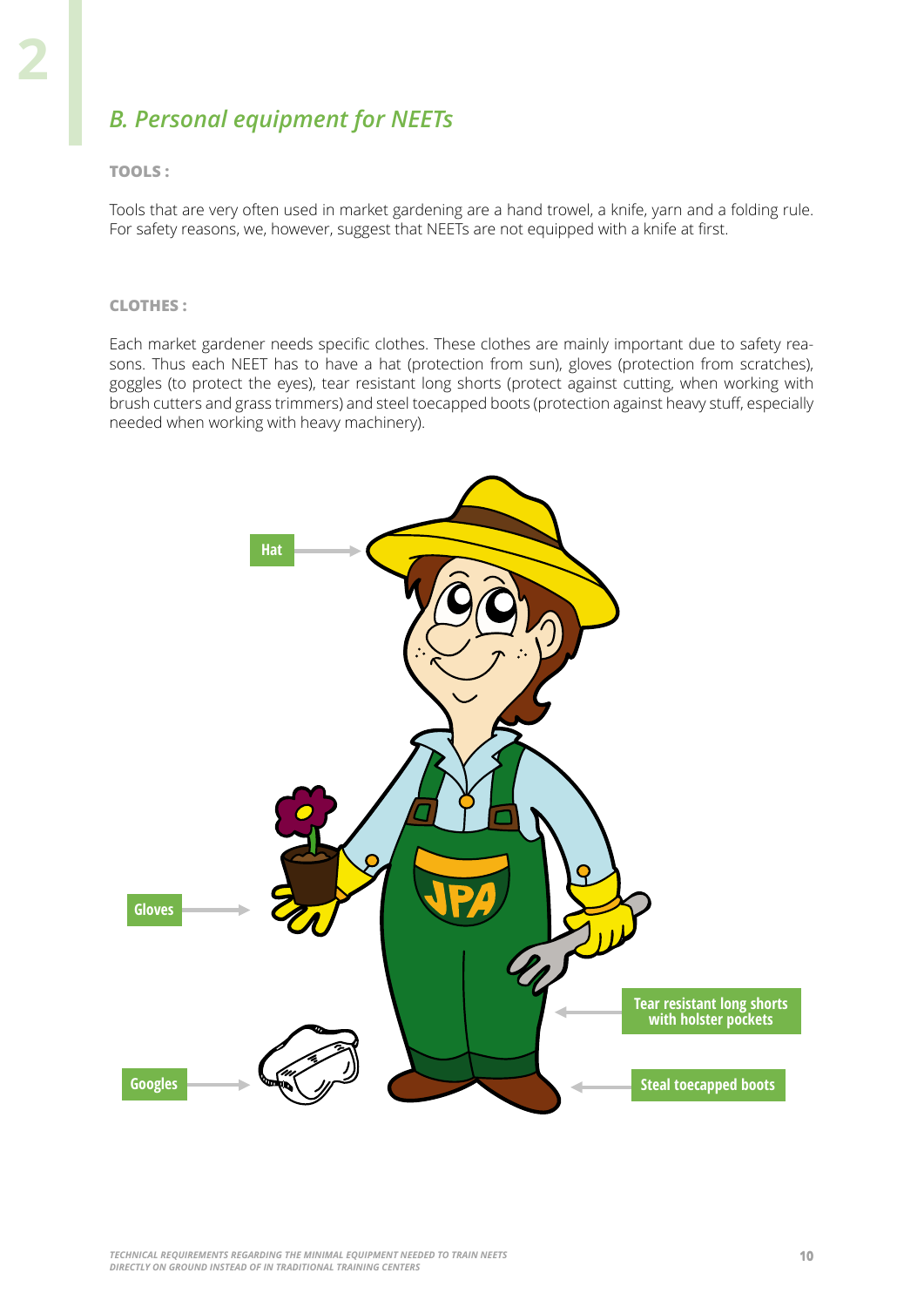# **TEACHING AND COACHING**

Next to theoretical knowledge, which is taught in class, NEETs need to have on-the-job training to gain practical work experience and to improve their social interactions with job colleagues (head, hand and heart). For each type of training tailor-made school materials is needed but as well the right choice of personal assistance.

## *A. Aids and materials*

The choice of aids and materials will strongly depend on the nature of the class (inside/outside, within a classroom, during practical training) and the preferences of the teacher/coach. We distinguish between teaching aids (used by the teacher) and teaching materials (used by students).

**AIDS :**

The teacher may use :

- **� Classical presentation aids :** blackboard, flannel board, video projector, computer, tape recorders
- **Assessment tool :** tool to assess technical skills/other competencies acquired during training (i.e. assessment form/evaluation form)
- **� Logbook :** The supervisor (team leader / advisor / guardian) should have a "logbook" that collects daily statistics and documents the daily activities of the NEETs. This logbook (interactive ?) will also allow to collect and share data with the NEETs.

#### **MATERIALS :**

The following materials may be provided :

- **� Classical materials :** books, textbooks, sliders, transparent slides, application materials, schemes, film-strips, tapes, records, sound film loops, sound films, television programs, video fragments, objects, pictures, toys, flashcards, wallcharts, grids, maps, models.
- **� Application (APP) for mobile devices :** Application (APP) for smartphone, where NEETs will be able to:
	- **�** learn about the market gardening themes and communicate.
	- **�** download clip / videos on gardening tasks, vegetables, machines (QR code development ?)
	- **�** exchange with the team leader / advisor / tutor during the work in progress.
- **� Handout / booklet :** The following main themes need to be covered :
	- **�** Safety => Tools and machines.
	- **�** Preparation and verification of land.
	- **�** Knowledge of plants, Culture, Vegetable growing, harvesting, processing and packaging, schedule (possibly cooking).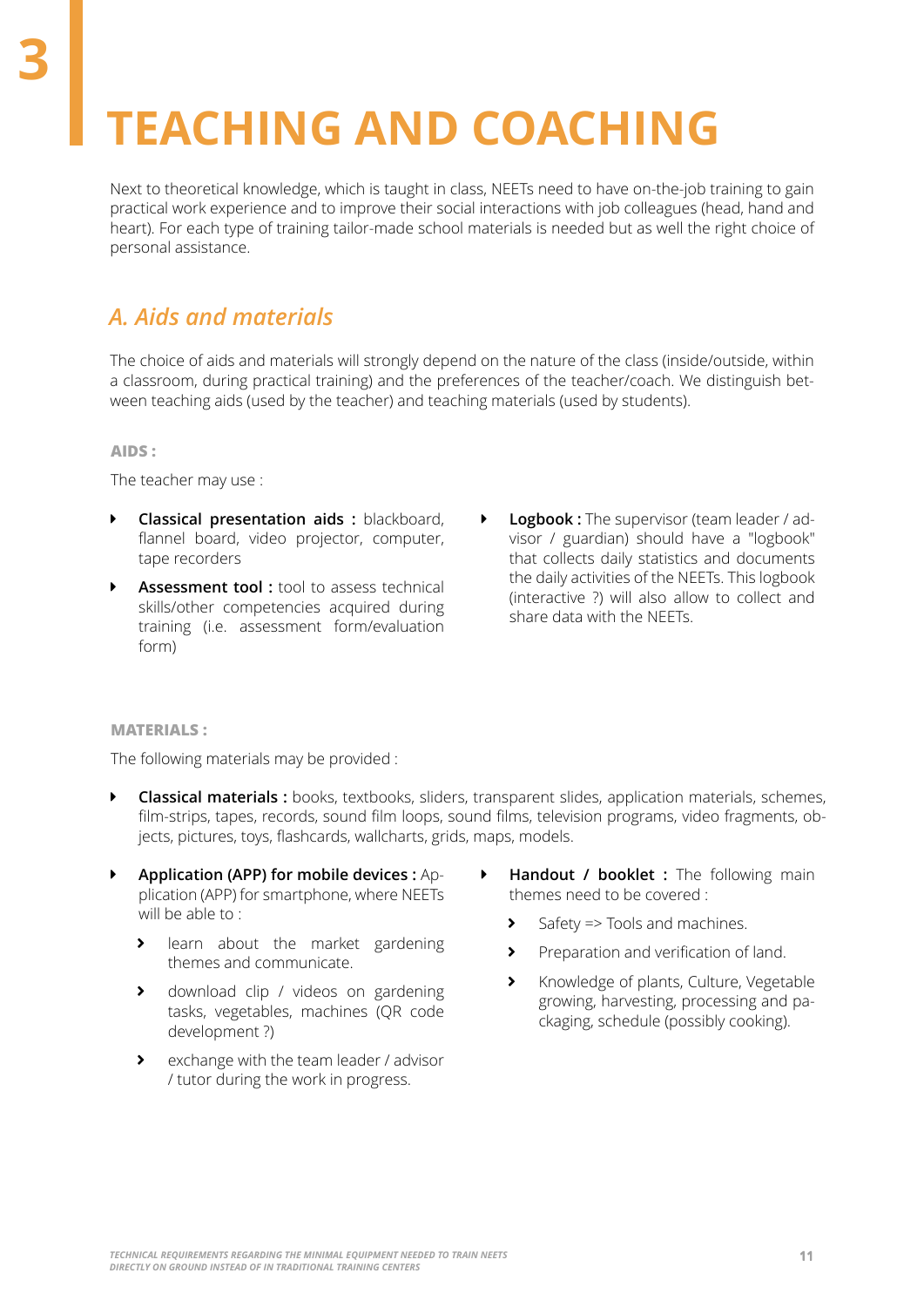### *B. Human assistance*

**3**

Depending on the size of the farm and the number of NEETs to supervise, it will be necessary to set up a (psycho-) social service, to relieve social work of the team leader. In a certain form, it will be necessary to separate the tasks from a team leader and the social assistance : it is difficult to educate the NEETs for the market gardener job and at the same time to follow and supervise them at the social level.

#### **PERSON OF REFERENCE :**

The supervision and daily monitoring of the NEETs plays an important role and therefore a person of reference is essential for the successful integration of NEETs in general and more specifically to achieve the goals of the IMAGINE-project !

#### **SOCIO-EDUCATIONAL FRAMEWORK :**

- **�** Give a deep respect to the NEETS, to meet them on an equal footing.
- **�** Meet NEETS with an open mind, without prejudice to their origins, religion, gender or customs.
- **�** Motivate NEETS by giving them rewarding work related to their strengths.

#### **ADVISOR :**

The advisor has the important mission of supervising people temporarily, but also offers different services (training, job coaching, ...) to employees in integration. Social monitoring aims to provide integration to workers with psychological, social, organizational and structural stabilization. The exit from their isolation, the renewal of active life and integration into society are important steps to take.

- **�** Do evaluation interviews.
- **�** Make compliments and support them / help work on the weak spots.
- **�** Discuss with the NEETS about the future work plan as well as the results of work (turnover, parts sold, customer feedback).

#### **TUTOR :**

The essential challenge of tutoring is that NEETs learn to orient themselves in a broad sense and learn to understand that it is in their best interest to share their thoughts with someone they trust, in an honest and transparent way.

It is up to NEETs to deliver information, engage in reflections and discussions during tutoring. The first mission of the tutor is to listen to the NEETs. He is not in the offer, but waiting. It should not be tempted to do the work, to lead the reflection, instead of NEET's. Above all, it must show restraint and respect.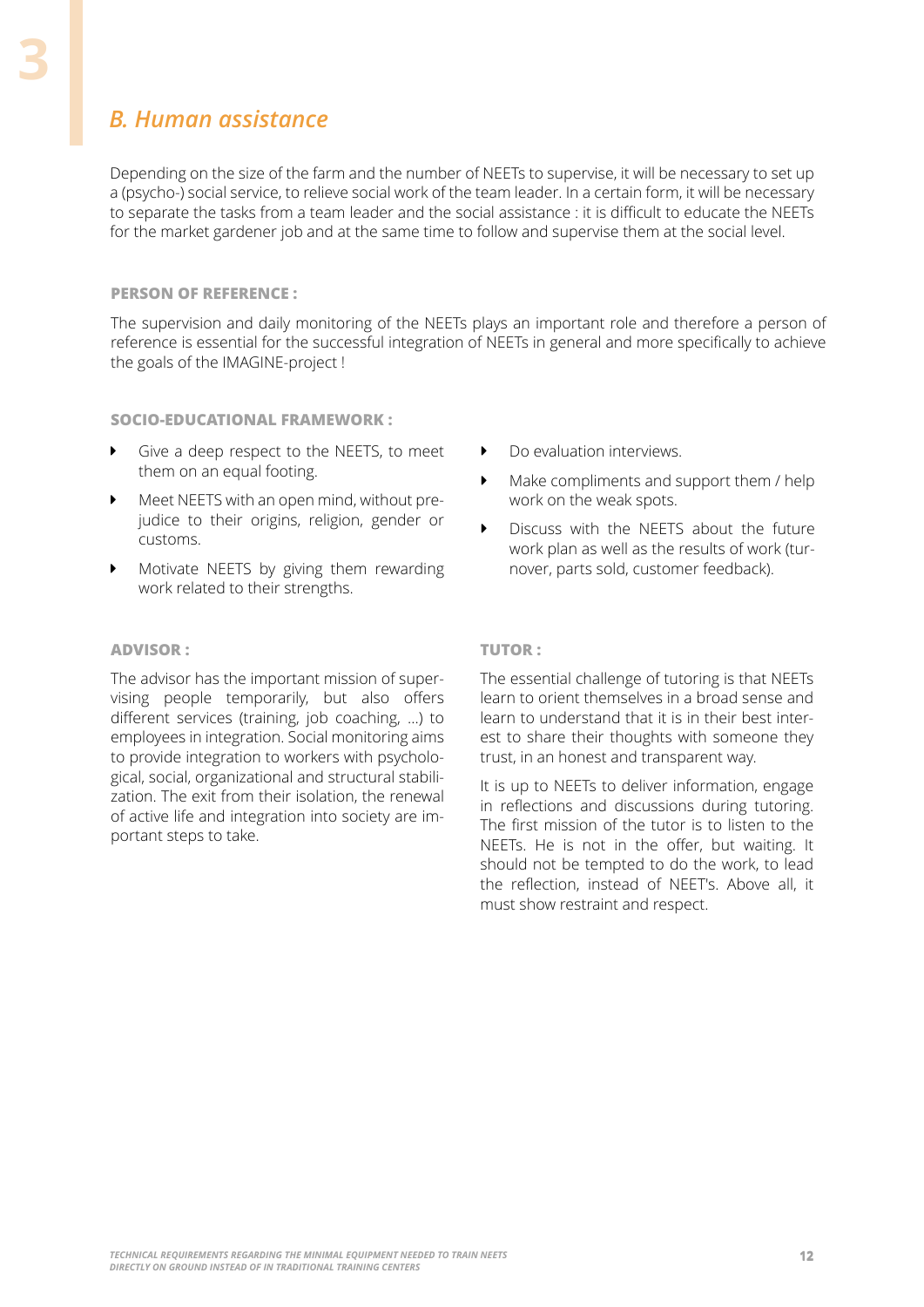Clear communication with NEETs is essential. When communication is poor, NEETs feel uninformed, unimportant, and underappreciated. Disorganization and lack of communication will frustrate them, and they will quit.

Here are a few communication tips for working with NEETs :

- **�** Keep a good record of NEETs with up-todate contact information. It would be unfortunate to accidentally miss someone.
- **�** Establish a standard method of communication that is delivered consistently. This may be a weekly e-mail, a monthly newsletter, or a regular website posting.
- **�** Choose a method that works well for you and your NEETs. By establishing a routine, you remind yourself to communicate with your NEETs, and in turn they have a place to go for the latest information.
- **�** Create a written schedule of events that is accessible to all NEETs. It can be mailed out or posted on a website.
- **�** Make sure you have an effective way to notify NEETs if any changes are made (via either e-mail or a phone tree).
- **�** Hold a regular NEET-meeting either monthly or quarterly. Personal contact allows for more interactive discussions, and it is very important for NEETs to have a chance to provide you with feedback and suggestions for the program. This is also a great time for you to show your appreciation for their work.
- **�** Provide members of the group with comments about their job performance. Although a formal evaluation may not be possible, NEETs need constructive feedback so they can learn and grow during this experience.

With your busy schedule, it may seem overwhelming to find time for this level of communication. If you feel that you cannot maintain strong communication, seek out a NEET willing to assume this role. Communication is not a task that can be neglected even briefly without negative consequences. It is the key to a successful NEET experience (for the NEETs and for you) !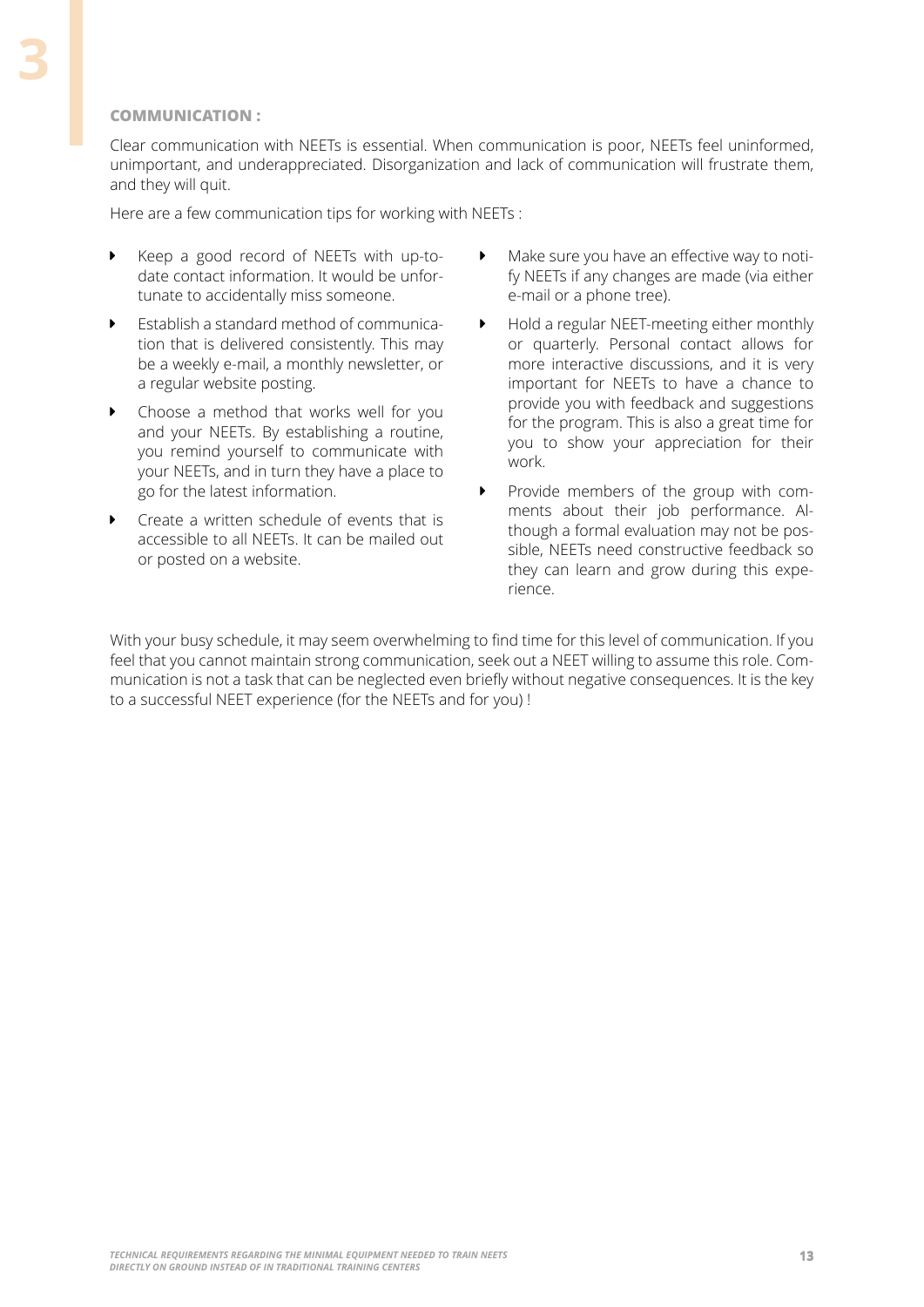# **LITERATURE**

# *Chapter 1*

**4**

- **�** https://ec.europa.eu/eurostat/statistics-explained/index.php?title=Glossary:Standard\_output\_(SO)
- **�** Santo, R., Palmer, A., Kim, B., (2016), 'Vacant lots to Vibrant Plots: A review of the benefits and limitations of urban agriculture', Johns Hopkins Center for a Livable Future, p. 1.
- **�** Roggema, R., (2016), 'Sustainable urban agriculture and food planning, Routledge studies in food, society and environment', London, Routledge, Chapter 7, p. 110.
- **�** McEldowney, J., Members of European Parliamentary Research Service (2016), 'IN-DEPTH ANALYSIS - Urban agriculture in Europe - Patterns, challenges and policies', PE 614.641
- **�** Lohrberg, F., (2016), COST project
- **�** Graaf, P. de, (2011), 'Ruimte voor stadslandbouw in Rotterdam', Paul de Graaf Ontwerp & Onderzoek, Rotterdam
- **�** Vries, J. de, Fleuren, R., (2015), 'A spatial typology for designing a local food system', 7 th International Aesop Sustainable Food Planning Conference Proceedings, Torino, 7-9 October 2015
- **�** Sources: https://www.qapa.fr/metiers/aide-maraicher-maraichere/139

## *Chapter 2*

**�** Hendrickson, J., (2005), 'Grower to Grower: Creating a Livelihood on a Fresh Market Vegetable Farm', CIAS, University of Wisconsin-Madison, p. 7.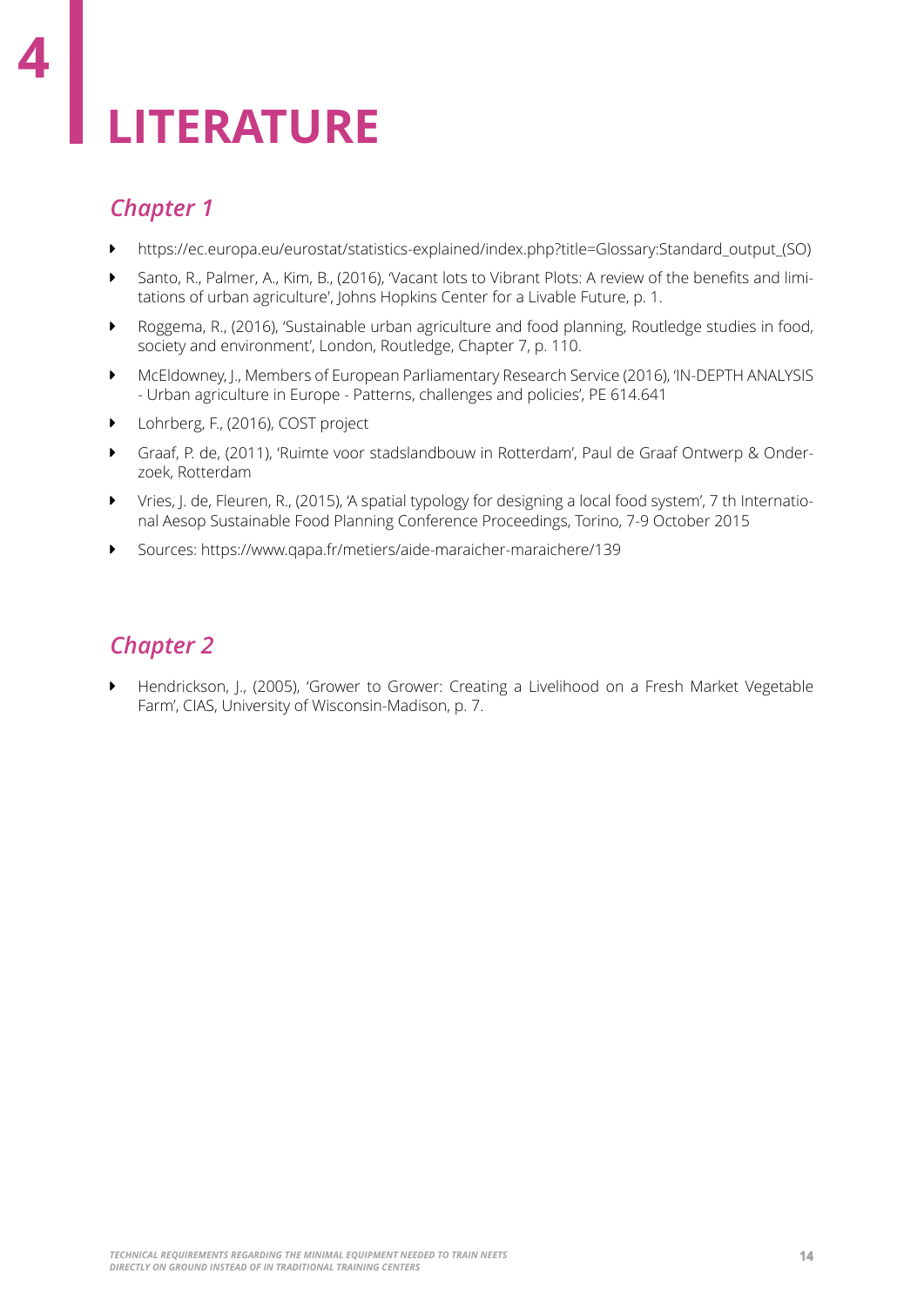# **NOTES**